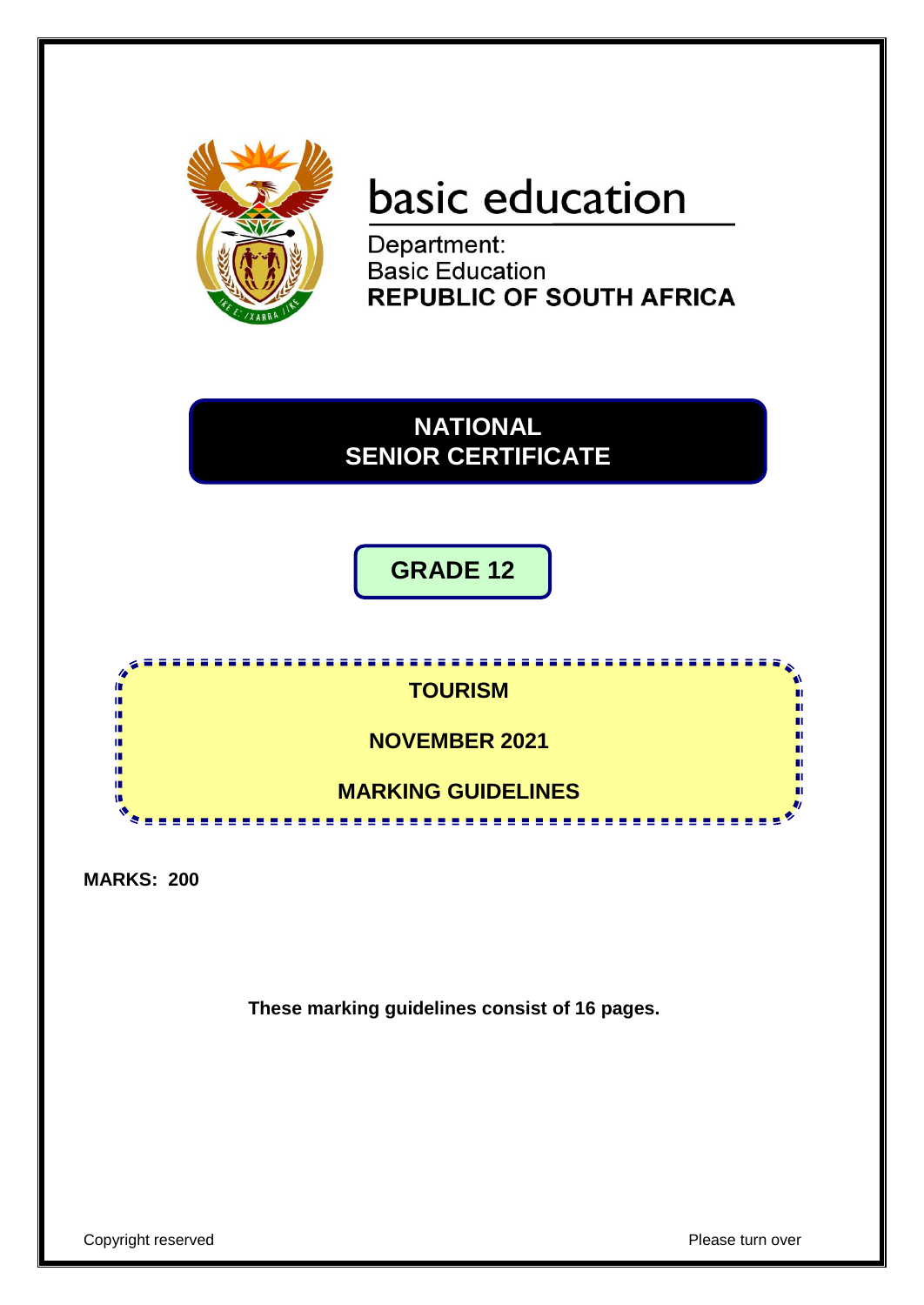#### **INFORMATION FOR MARKERS**

|         | <b>TOPICS IN THE TOURISM CAPS</b>            | <b>ABBREVIATION</b> |
|---------|----------------------------------------------|---------------------|
| Topic 1 | <b>Tourism sectors</b>                       | TS                  |
| Topic 2 | Map work and tour planning                   | <b>MTP</b>          |
| Topic 3 | <b>Tourism attractions</b>                   | ТA                  |
| Topic 4 | Sustainable and responsible tourism          | <b>SR</b>           |
| Topic 5 | Domestic, regional and international tourism | <b>DRI</b>          |
| Topic 6 | Culture and heritage tourism                 | <b>CH</b>           |
| Topic 7 | Foreign exchange                             | <b>FX</b>           |
| Topic 8 | Communication and customer care              | <b>CC</b>           |
| Topic 9 | Marketing                                    | M                   |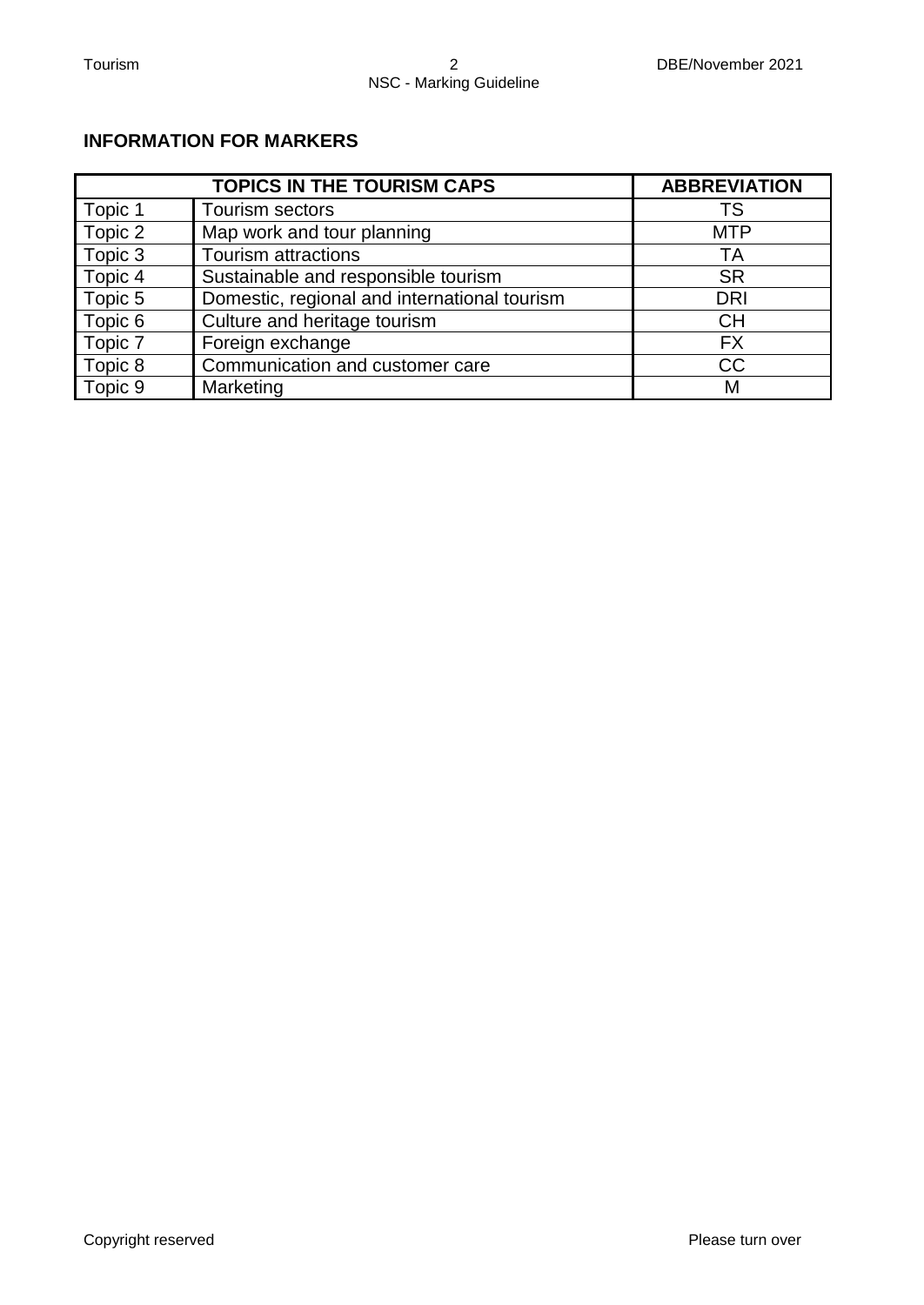#### **SECTION A: SHORT QUESTIONS**

| 1.1 | 1.1.1               | $C\checkmark$ Route plan                                       | <b>MTP</b> |      |
|-----|---------------------|----------------------------------------------------------------|------------|------|
|     | 1.1.2               | A√/ personalised                                               | <b>MTP</b> |      |
|     | 1.1.3               | B√/ ensure luggage is securely locked                          | <b>MTP</b> |      |
|     | 1.1.4               | D V/ Use sunscreen containing a high sun protection<br>factor. | <b>MTP</b> |      |
|     | 1.1.5               | AV/Valid South African driving licence                         | <b>MTP</b> |      |
|     | 1.1.6               | $D\checkmark$ Germany                                          | <b>TA</b>  |      |
|     | 1.1.7               | A v/ have religious significance                               | <b>TA</b>  |      |
|     | 1.1.8               | D√/ Cradle of Humankind.                                       | <b>CH</b>  |      |
|     | 1.1.9               | B√/ Geological evidence of a meteorite impact structure.       | <b>CH</b>  |      |
|     | 1.1.10              | B√/ increase in tourist volumes.                               | м          |      |
|     | 1.1.11              | $D \checkmark$ / Positive interaction with customers           | <b>TS</b>  |      |
|     | 1.1.12              | $A \vee$ / They will enjoy fringe benefits such as discounted  | <b>TS</b>  |      |
|     |                     | travel.                                                        |            |      |
|     | 1.1.13              | $C\checkmark$ / social media.                                  | <b>TS</b>  |      |
|     | 1.1.14              | D√ / Code of conduct                                           | <b>TS</b>  |      |
|     | 1.1.15              | D i / Packaging design                                         | <b>TS</b>  |      |
|     | 1.1.16              | $C\checkmark$ protest action.                                  | <b>DRI</b> |      |
|     | $\overline{1}.1.17$ | $\overline{B\sqrt{}}$ Soccer stadiums were empty.              | <b>DRI</b> |      |
|     | 1.1.18              | $A\checkmark$ The WEF was held by means of a virtual platform. | <b>DRI</b> |      |
|     | 1.1.19              | D V / through South Africa's border posts.                     | <b>DRI</b> |      |
|     | 1.1.20              | D V / Liking a Facebook post on a business' web page           | cc         |      |
|     |                     |                                                                | (20 x 1)   | (20) |
| 1.2 | 1.2.1               | transit visa                                                   | <b>MTP</b> |      |
|     | 1.2.2               | health certificate                                             | <b>MTP</b> |      |
|     | 1.2.3               | passport√                                                      | <b>MTP</b> |      |
|     | 124                 | $Covid$ -19 test $\checkmark$                                  | <b>MTP</b> |      |

|     | 1.2.3 | passport√                              | MTP        |     |
|-----|-------|----------------------------------------|------------|-----|
|     | 1.2.4 | Covid-19 test√                         | <b>MTP</b> |     |
|     | 1.2.5 | Schengen Visa√                         | <b>MTP</b> | (5) |
| 1.3 | 1.3.1 | environmental√                         | <b>SR</b>  |     |
|     | 1.3.2 | CSI √                                  | <b>SR</b>  |     |
|     | 1.3.3 | FTT <                                  | <b>SR</b>  |     |
|     | 1.3.4 | Environmentally $\checkmark$           | <b>SR</b>  |     |
|     | 1.3.5 | economic growth√                       | <b>SR</b>  | (5) |
| 1.4 | 1.4.1 | $C\checkmark$ / remuneration           | <b>TS</b>  |     |
|     | 1.4.2 | $G \checkmark$ / uniform allowances    | <b>TS</b>  |     |
|     | 1.4.3 | $E\checkmark$ / termination of service | <b>TS</b>  |     |
|     | 1.4.4 | A√ / working hours                     | <b>TS</b>  |     |
|     | 1.4.5 | core duties<br>$B\checkmark$ /         | <b>TS</b>  | (5) |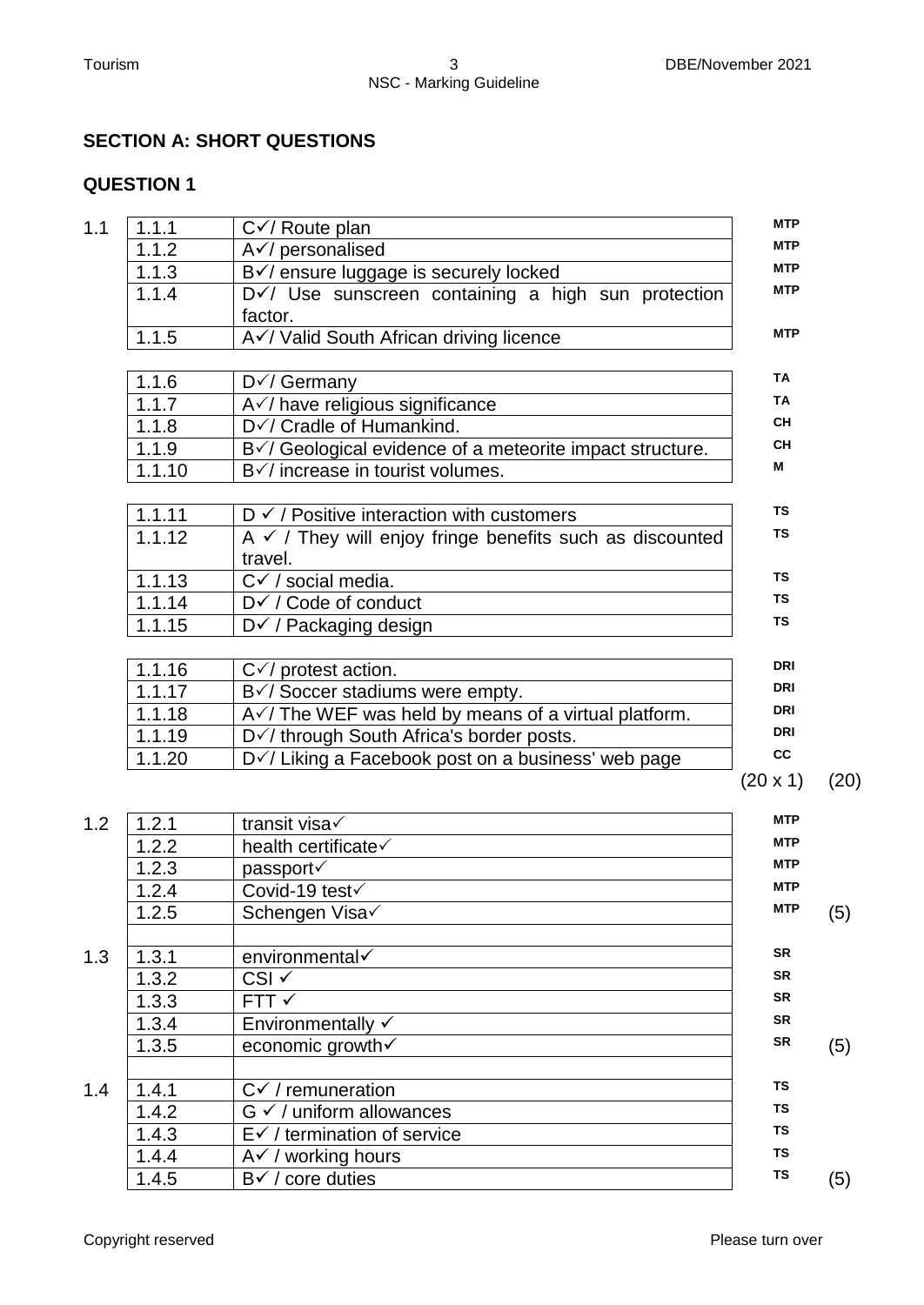| 1.5 | STEP <sub>1</sub> | Do research on the countries to be visited $\checkmark$ | <b>MTP</b> |     |
|-----|-------------------|---------------------------------------------------------|------------|-----|
|     | STEP <sub>2</sub> | Decide on the travel period $\checkmark$                | <b>MTP</b> |     |
|     | STEP <sub>3</sub> | Buy a flight ticket / Book accommodation √              | <b>MTP</b> |     |
|     | STEP <sub>4</sub> | Apply for a visa√                                       | <b>MTP</b> |     |
|     | STEP <sub>5</sub> | Buy foreign currency √                                  | <b>MTP</b> | (5) |
|     |                   |                                                         |            |     |

**Note:** STEP 1 and STEP 2 can be interchangeable.

**TOTAL SECTION A: 40**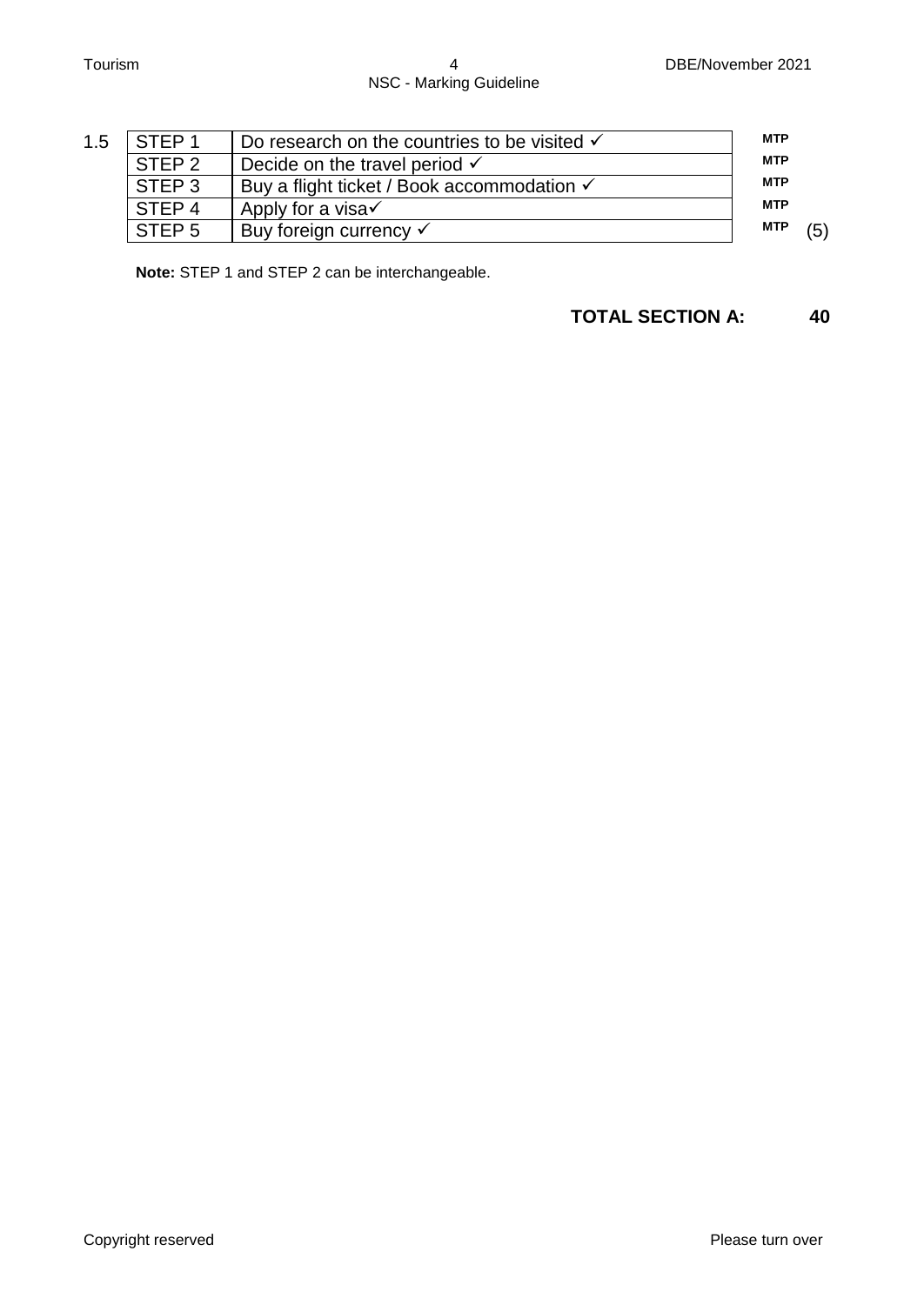### **SECTION B: MAP WORK AND TOUR PLANNING; FOREIGN EXCHANGE**

| 2.1 | 2.1.1 | The WHO is working to contain the spread of the virus. $\checkmark\checkmark$<br>They are advising people on measures to take to protect<br>themselves from the virus.<br>Directing people to the organisation's website and social media<br>platforms for additional information on the virus.                                                                                                                                                                                                                                                     | <b>MTP</b> | (2) |
|-----|-------|-----------------------------------------------------------------------------------------------------------------------------------------------------------------------------------------------------------------------------------------------------------------------------------------------------------------------------------------------------------------------------------------------------------------------------------------------------------------------------------------------------------------------------------------------------|------------|-----|
|     | 2.1.2 | Google√√<br>Facebook√√<br>Twitter<br>$\bullet$<br>Instagram<br>$\bullet$                                                                                                                                                                                                                                                                                                                                                                                                                                                                            | <b>MTP</b> | (4) |
|     | 2.1.3 | Note: TikTok is not accepted                                                                                                                                                                                                                                                                                                                                                                                                                                                                                                                        | <b>MTP</b> |     |
|     |       | TikTok has a huge, growing audience and is a popular app used by<br>many. $\checkmark\checkmark$<br>The audience is mostly Generation Z's and they can serve as<br>ambassadors to encourage increased action amongst the youth<br>against the virus. $\checkmark\checkmark$<br>• The volume of users is increasing worldwide therefore information<br>on the virus can reach larger audiences, faster.<br>The videos are short and easy to follow with no information<br>over-load making it easier to direct a message to the desired<br>audience. |            | (4) |
| 2.2 | 2.2.1 | BV CV DV FV<br>$\bullet$ E<br>Perfume / eau de toilette<br>Cigarettes<br>$\bullet$<br>Wine / spirits<br>Tobacco<br>Gold bangles to the value of R5 000                                                                                                                                                                                                                                                                                                                                                                                              | <b>MTP</b> | (4) |
|     |       | Note: Accept any order                                                                                                                                                                                                                                                                                                                                                                                                                                                                                                                              |            |     |
|     | 2.2.2 | B - no more than 50 ml perfume $\checkmark$<br>no more than 250 ml eau de toilette<br>C - no more than 200 cigarettes $\checkmark\checkmark$<br>• D- no more than 2 litres of wine per person<br>• no more than 1 litre of spirits<br>• F- no more than 250 g of pipe tobacco per person<br>• E- new goods or used goods up to the value of R5 000<br>(the gold bangles may be subject to this regulation)                                                                                                                                          | <b>MTP</b> | (4) |
|     | 2.2.3 | Green channel <del>V</del>                                                                                                                                                                                                                                                                                                                                                                                                                                                                                                                          | MTP        | (2) |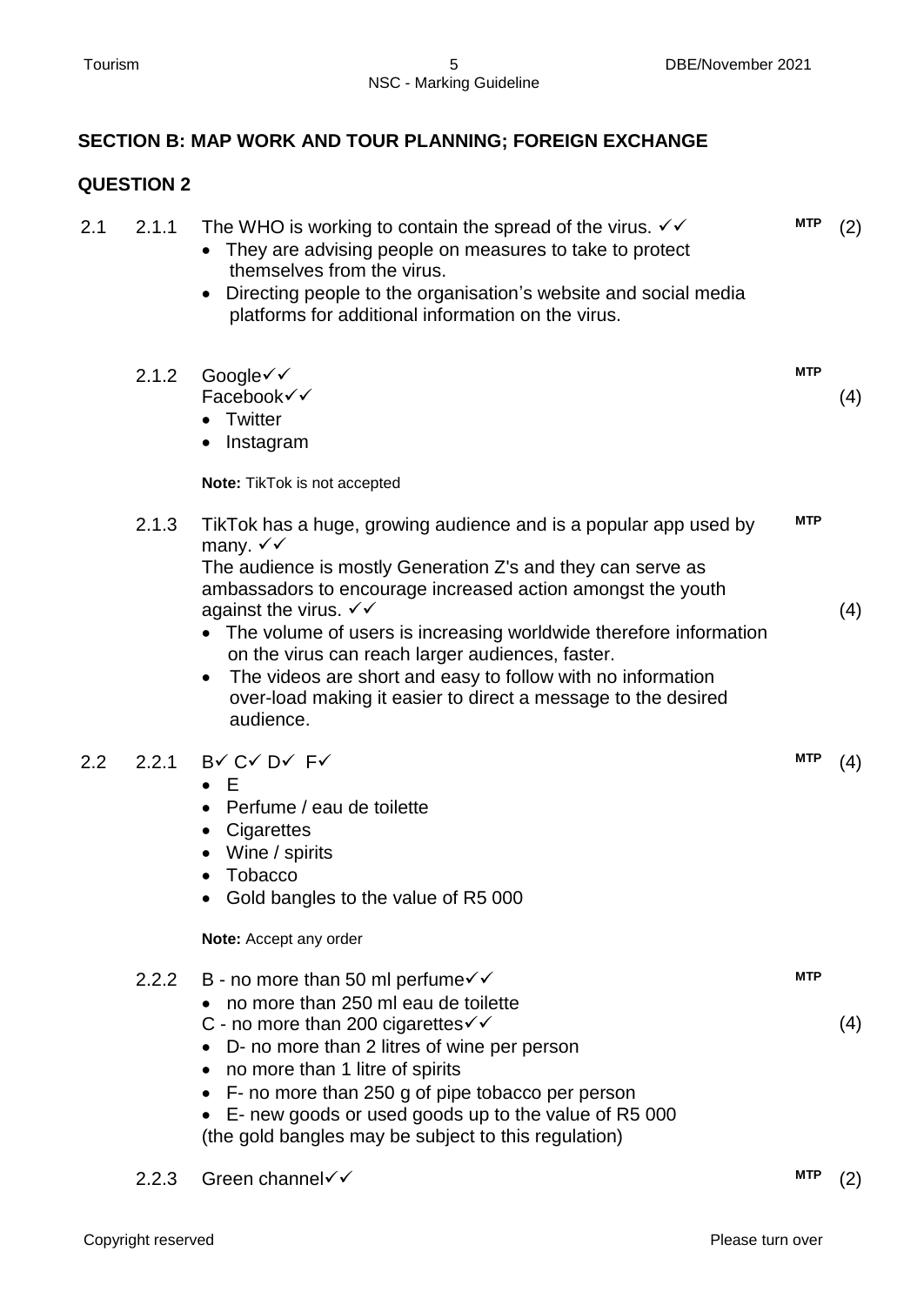**MTP** (2)

#### 2.2.4 (a) Refers to goods that travellers are not allowed, by law, to bring into a country.  $\checkmark\checkmark$ **MTP** (2)

They are illegal goods that are not allowed to enter a country

**Note:** Do not accept examples

- (b)  $A \checkmark$ 
	- dynamite / explosives

| 2.3 | 2.3.1 | South Africa +2   | Singapore +8                                          | <b>MTP</b> |
|-----|-------|-------------------|-------------------------------------------------------|------------|
|     |       | Time difference   | $= 6$ hours $\checkmark$                              |            |
|     |       | Time in Singapore | 10:00 $(+\checkmark)$ 6 hours<br>$= 16:00 \checkmark$ | (3)        |
|     |       | <b>OR</b>         |                                                       |            |
|     |       | 16:00√√√          |                                                       |            |

| 2.3.2 | Arrival time in Singapore | 16:00 $(+\checkmark)$ 10 hours flying time<br>$= 02:00 \checkmark$ | <b>MTP</b> |
|-------|---------------------------|--------------------------------------------------------------------|------------|
|       | Stopover time             | 02:00 $(+\checkmark)$ 4 hours                                      |            |
|       | Departure time            | $= 06:00 \times$                                                   | (4)        |
|       | <b>OR</b>                 |                                                                    |            |
|       | 06:00√√√√                 |                                                                    |            |
|       |                           |                                                                    |            |

| 2.3.3 | Singapore +8                            | Melbourne +10                                         | <b>MTP</b> |
|-------|-----------------------------------------|-------------------------------------------------------|------------|
|       | Time difference                         | $= 2$ hours $\checkmark$                              |            |
|       |                                         | 06:00 $(+\checkmark)$ 2 hours                         |            |
|       | Time in Melbourne                       | $= 08:00 \checkmark$                                  |            |
|       |                                         |                                                       |            |
|       | <b>Flying Time</b><br>Arrival time      | $08:00 (+\checkmark)$ 7 hours<br>$= 15:00 \checkmark$ |            |
|       |                                         |                                                       | (5)        |
|       | <b>OR</b>                               |                                                       |            |
|       |                                         |                                                       |            |
|       | 15:00 $\checkmark$ √ $\checkmark$ √ √ √ |                                                       |            |
|       |                                         |                                                       |            |

2.4 2.4.1 Jet Lag **V**  $\checkmark$  (2)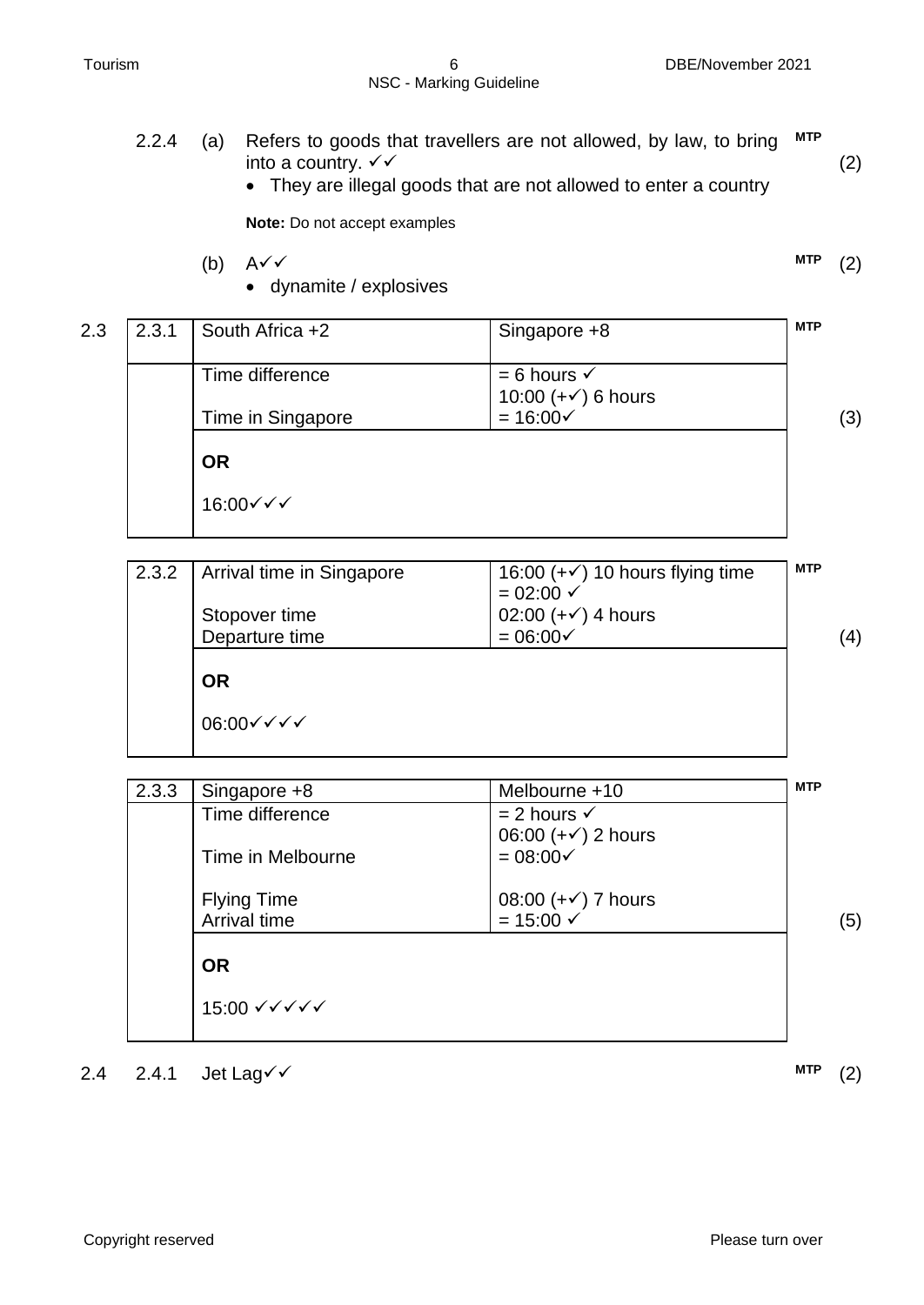**[40]**

**FX** (2)

**[10]**

#### 2.4.2 Getting adequate sleep and rest.  $\checkmark\checkmark$

- Adjusting the time to the local time.
- Keeping hydrated with liquids.
- Avoid caffeinated beverages or alcohol.
- Exercising on the plane.
- Wear loose clothing to facilitate adequate blood circulation.
- Have light meals.
- Take medication to alleviate jetlag symptoms

#### **QUESTION 3**

| 3.1 | 3.1.1 | ZAR 20 000 ÷√16,87√                                             | $=$ USD 1185, 54 $\checkmark$ | <b>FX</b> | (3) |
|-----|-------|-----------------------------------------------------------------|-------------------------------|-----------|-----|
|     |       | <b>OR</b>                                                       |                               |           |     |
|     |       | USD 1185, 54 $\checkmark\checkmark$                             |                               |           |     |
|     |       |                                                                 |                               |           |     |
|     | 3.1.2 | USD 303,50 $-\checkmark$ USD100 $\checkmark$                    | $= ZAR 203,50$                | <b>FX</b> |     |
|     |       | USD 203,50 x√15,97√                                             | $= ZAR 3249,90 \checkmark$    |           | (5) |
|     |       | <b>OR</b>                                                       |                               |           |     |
|     |       | ZAR 3249,90 $\checkmark$ $\checkmark$ $\checkmark$ $\checkmark$ |                               |           |     |

- 3.2 Unemployment leading to a rise in poverty.  $\checkmark\checkmark$ 
	- Due to lessened productivity of goods and services, unemployment will be on the rise, leading to job losses.
	- Employees will face retrenchments or lower wages meaning less money available to spend on basic needs or job losses.
	- Investors will be less likely to invest in an economy that is not expanding.
	- People will have less money / disposable income to spend.
	- Country can fall into recession with reduced interest rates and higher inflation leading to consumer borrowing and greater debt.
	- Reversal of the multiplier effect.
	- Price increases for goods and services.

#### **TOTAL SECTION B: 50**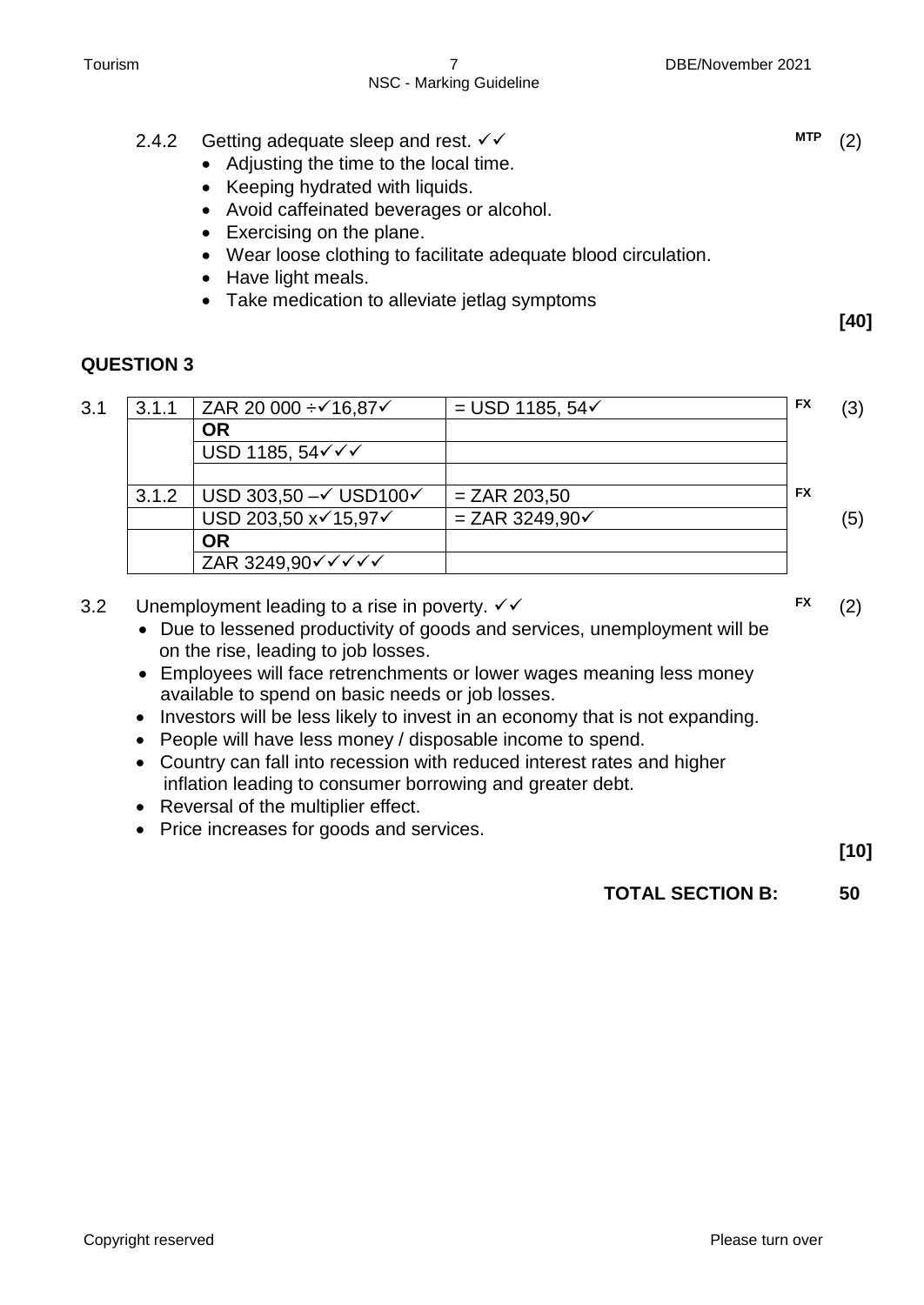#### **SECTION C: TOURISM ATTRACTIONS; CULTURE AND HERITAGE TOURISM; MARKETING**

#### **QUESTION 4**

| 4.1 | 4.1.1 | A – Niagara Falls $\checkmark$<br>(a)<br>$B -$ Venice $\checkmark$                                                                                                                                                                                                                                                                                                                                                                                                                                                                                                                                                                             | <b>TA</b> |            |
|-----|-------|------------------------------------------------------------------------------------------------------------------------------------------------------------------------------------------------------------------------------------------------------------------------------------------------------------------------------------------------------------------------------------------------------------------------------------------------------------------------------------------------------------------------------------------------------------------------------------------------------------------------------------------------|-----------|------------|
|     |       | C - Sydney Opera House √<br>(b)<br>A - North America $\checkmark$<br>B - Europe $\checkmark$<br>C - Australia √ / Australasia                                                                                                                                                                                                                                                                                                                                                                                                                                                                                                                  | <b>TA</b> | (3)<br>(3) |
|     | 4.1.2 | Domestic tourists $\checkmark\checkmark$<br>Canadians                                                                                                                                                                                                                                                                                                                                                                                                                                                                                                                                                                                          | TA        | (2)        |
|     | 4.1.3 | Icon <b>B</b> has visitor numbers for a whole city (Venice) and the visitor<br>numbers for icon $C$ is for one attraction/icon in the city<br>(Sydney). $\checkmark$<br>Sydney is a long-haul destination.<br>• Venice is in close proximity to the countries in Europe.<br>Venice is an ancient city with historical significance.<br>There are unique attractions in the city built on water.<br>$\bullet$<br>Fewer people would go to a harbour (Sydney) than tourists<br>$\bullet$<br>travelling around many attractions in a city (Venice).<br>Venice is seen as a romantic city and might have more couples<br>visit compared to Sydney. | TA        | (2)        |
| 4.2 | 4.2.1 | Egypt $\checkmark$<br>(a)                                                                                                                                                                                                                                                                                                                                                                                                                                                                                                                                                                                                                      | ΤA        | (1)        |
|     |       | Africa $\checkmark$<br>(b)                                                                                                                                                                                                                                                                                                                                                                                                                                                                                                                                                                                                                     | TA        | (1)        |
|     | 4.2.2 | The pyramids were built as tombs for the pharaohs (Egyptian<br>kings) $\checkmark\checkmark$<br>The embalmed mummies of the royal and noble families of Egypt<br>were buried here.                                                                                                                                                                                                                                                                                                                                                                                                                                                             | TA        | (2)        |
|     | 4.2.3 | lion $\checkmark\checkmark$                                                                                                                                                                                                                                                                                                                                                                                                                                                                                                                                                                                                                    | TA        | (2)        |
|     | 4.2.4 | Vehicles that might damage the site are left at the visitor<br>(a)<br>centre. $\checkmark\checkmark$<br>Traditional camel and horse rides have low impact on the<br>environment and are only allowed in certain areas. $\checkmark\checkmark$<br>Electrical vehicles minimise pollution caused by petrol or<br>diesel engines.<br>Stalls will be allocated in designated areas only.                                                                                                                                                                                                                                                           | TA        | (4)        |

**Note:** Accept examples of sustainable and responsible management plans.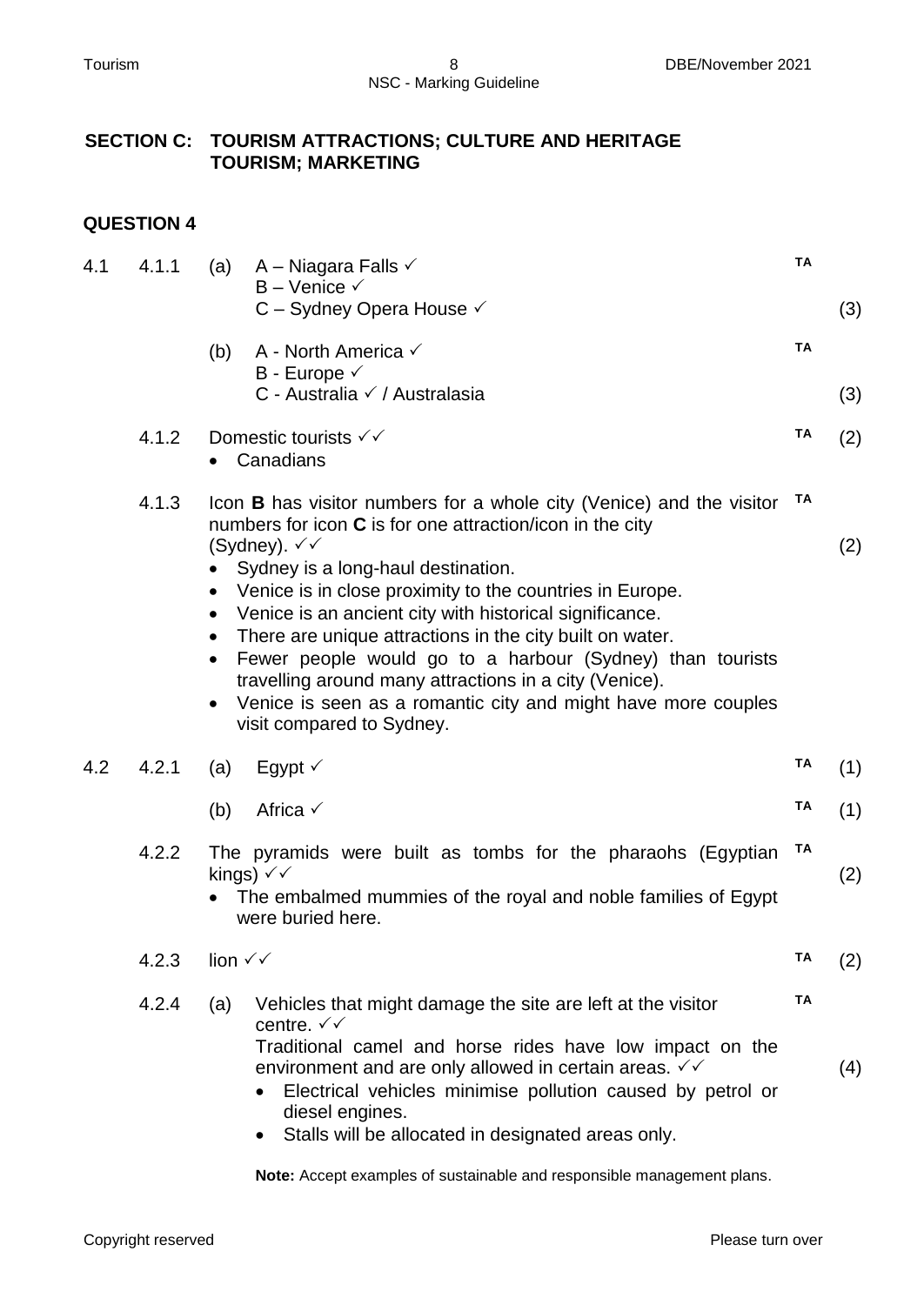(b) Workers and vendors operating their businesses will be trained **TA** on providing quality products and excellent service delivery.  $∨ √$ 

Plans are in place to ensure quality products and services are provided.  $\checkmark\checkmark$ 

(4)

- Competitive pricing for local vendors
- Staff members handle visitors without offending them.
- Many ticket windows speed up ticket sales reserved for a variety of tourist types.
- 18 gift shops minimise over-crowding.

**Note:** Accept examples of efficient and ethical staff behaviour.

- 4.2.5 (a) There is a new international airport for international tourists and **TA** the road infrastructure has been improved for local visitors. $\checkmark\checkmark$ 
	- There are ticket windows for Egyptian citizens (domestic) and foreigners (international) visiting the site.
	- (b) Craftsmen and traders from the local community have stalls at the site.  $\sqrt{\sqrt{}}$ **TA**
		- (2)

(2)

- Horse and camel owners are allowed to operate their unusual modes of transport at the Great Pyramid
- Local community members are photographers that earn money from taking and providing pictures.
- Local drivers are employed to drive the electric vehicles.
- Knowledgeable local members work in the visitor and information centres.
- Entrepreneurship opportunities in the gift shops for local souvenirs.
- Local community members will receive training (skills development).
- Improvements in local infrastructure around the Great Pyramids

**[28]**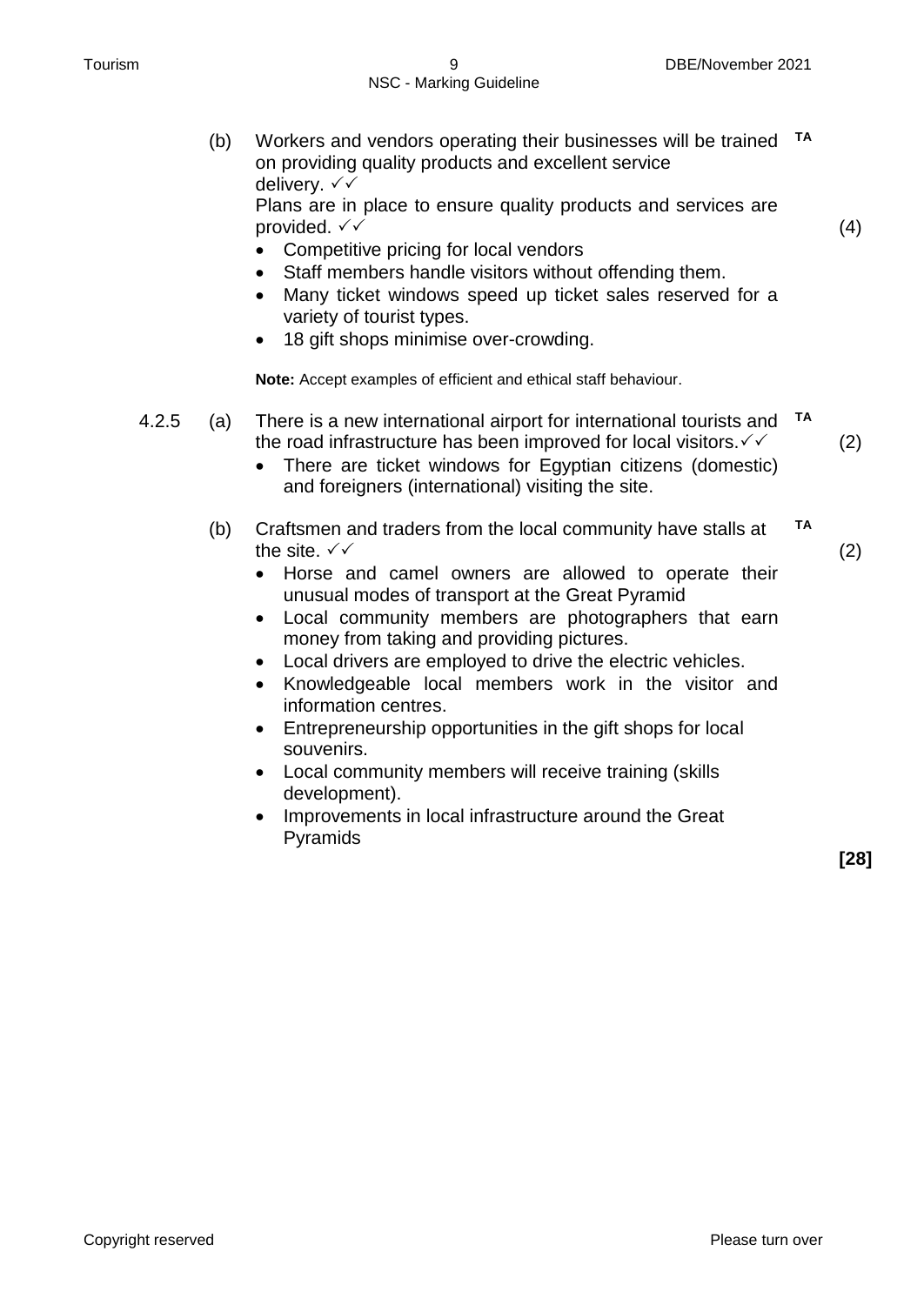| 5.1 | $\bullet$ KZN        | KwaZulu Natal √                                                                                                                                                                                                                                                   | <b>CH</b> | (1)  |
|-----|----------------------|-------------------------------------------------------------------------------------------------------------------------------------------------------------------------------------------------------------------------------------------------------------------|-----------|------|
| 5.2 | natural $\checkmark$ |                                                                                                                                                                                                                                                                   | <b>CH</b> | (1)  |
| 5.3 | 5.3.1                | UNESCO √ √<br>United Nations Educational, Scientific and Cultural<br>Organisation                                                                                                                                                                                 | CН        | (2)  |
|     | 5.3.2                | The status of iSimangaliso Wetland Park as a World Heritage Site<br>could be threatened. $\checkmark\checkmark$<br>It was declared a natural site, and human interference (e.g. use<br>of heavy duty equipment) compromises its natural status.                   | <b>CH</b> | (2)  |
|     | 5.3.3                | More special interest tourists like anglers will come to fish. $\checkmark\checkmark$<br>Water-based tourism activities will be able to take place with<br>increased flow of water, marine life and wildlife. $\checkmark\checkmark$<br>Ecotourism will increase. | <b>CH</b> | (4)  |
|     |                      | Lodges and accommodation establishments will receive more<br>visitors.<br>Promote scientific research and training as well as environmental<br>awareness.                                                                                                         |           |      |
| 5.4 |                      | Maloti-Drakensberg Park √√                                                                                                                                                                                                                                        | СH        | (2)  |
|     |                      | uKhahlamba Drakensberg Park                                                                                                                                                                                                                                       |           | [12] |
|     | <b>QUESTION 6</b>    |                                                                                                                                                                                                                                                                   |           |      |
| 6.1 |                      | South African Tourism √ V<br><b>SATourism</b>                                                                                                                                                                                                                     | Μ         | (2)  |
|     |                      | Note: Do not accept SAT                                                                                                                                                                                                                                           |           |      |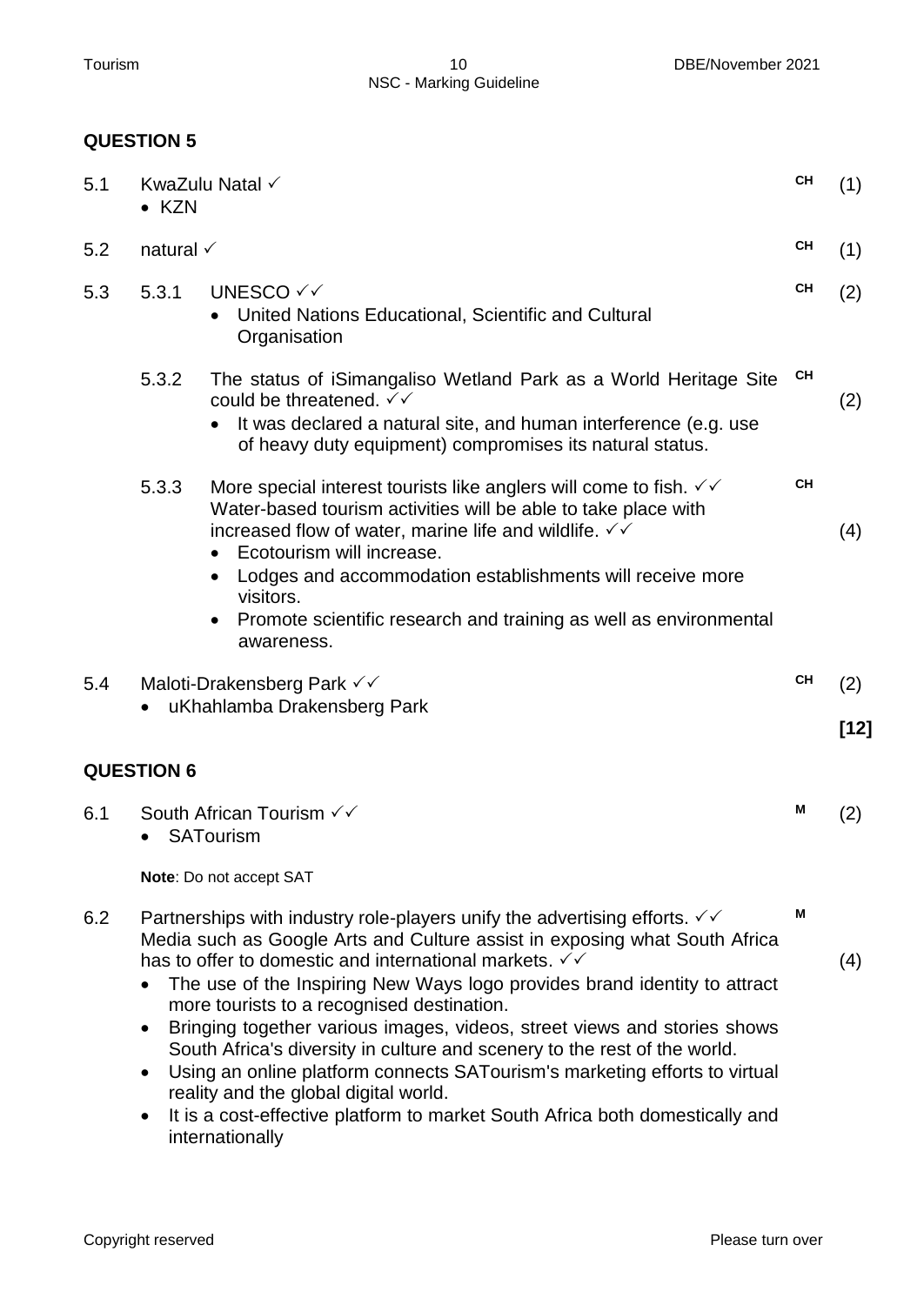| 6.3 | South Africa's brand logo $\checkmark\checkmark$<br>Inspiring new ways slogan<br>$\bullet$                                                                                              | M | $\left( 2\right)$ |
|-----|-----------------------------------------------------------------------------------------------------------------------------------------------------------------------------------------|---|-------------------|
|     | Sharing Google Arts and Culture branding – South Africa: An Explorer's<br>$\bullet$<br>Paradise                                                                                         |   |                   |
| 6.4 | money collected from levy contributors quarterly<br>TBCSA<br>pays<br>to<br>SATourism √√<br>1% TOMSA levy is collected by participating tourism businesses from<br>$\bullet$<br>tourists | M | (2)               |
|     |                                                                                                                                                                                         |   | $[10]$            |
|     | <b>TOTAL SECTION C:</b>                                                                                                                                                                 |   | 50                |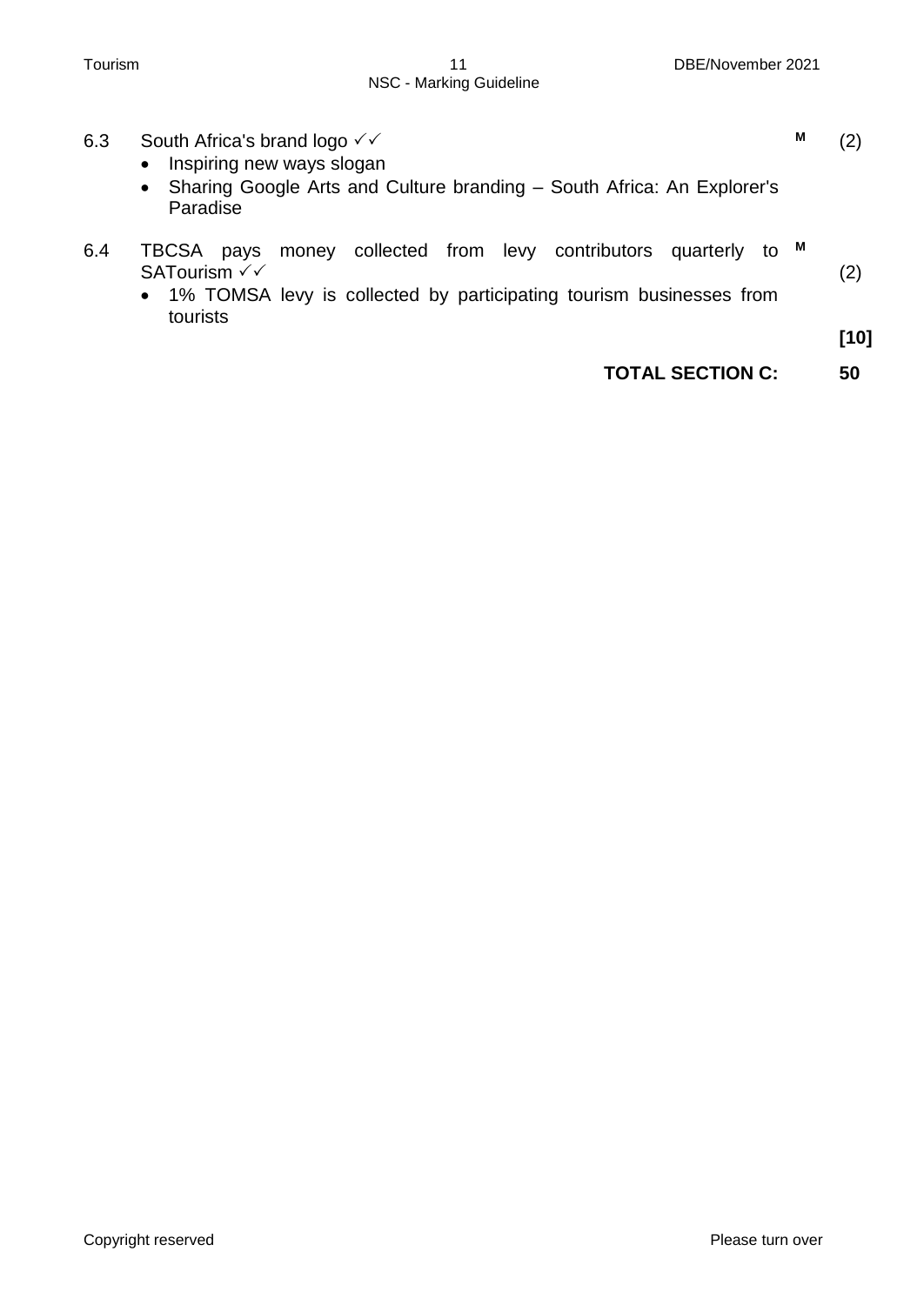#### **SECTION D: TOURISM SECTORS; SUSTAINABLE AND RESPONSIBLE TOURISM**

| 7.1 | 7.1.1 | The way the business wants to be perceived by its customers. $\checkmark\checkmark$                                                                                                                                                                                                                                                                                                                                                                                                                                       | TS        | (2) |
|-----|-------|---------------------------------------------------------------------------------------------------------------------------------------------------------------------------------------------------------------------------------------------------------------------------------------------------------------------------------------------------------------------------------------------------------------------------------------------------------------------------------------------------------------------------|-----------|-----|
|     | 7.1.2 | Netiquette√√<br>e-professionalism                                                                                                                                                                                                                                                                                                                                                                                                                                                                                         | TS        | (2) |
|     | 7.1.3 | The customers will lose confidence and loyalty and take their<br>business elsewhere. $\checkmark\checkmark$<br>The business will lose customers and income.<br>They may want to look for another business where they can<br>spend their money.<br>They will look for a business that will meet their expectations in<br>$\bullet$<br>terms of professionalism, quality service and customer care.<br>Negative / bad publicity<br>Additional expenses will be incurred for marketing to off-set the<br>negative publicity. | <b>TS</b> | (2) |
| 7.2 | 7.2.1 | He tarnished the image of the business with his adverse comments<br>on social media. V V<br>He negativity influenced other fellow workers.<br>He bullied and harassed a colleague.                                                                                                                                                                                                                                                                                                                                        | <b>TS</b> | (2) |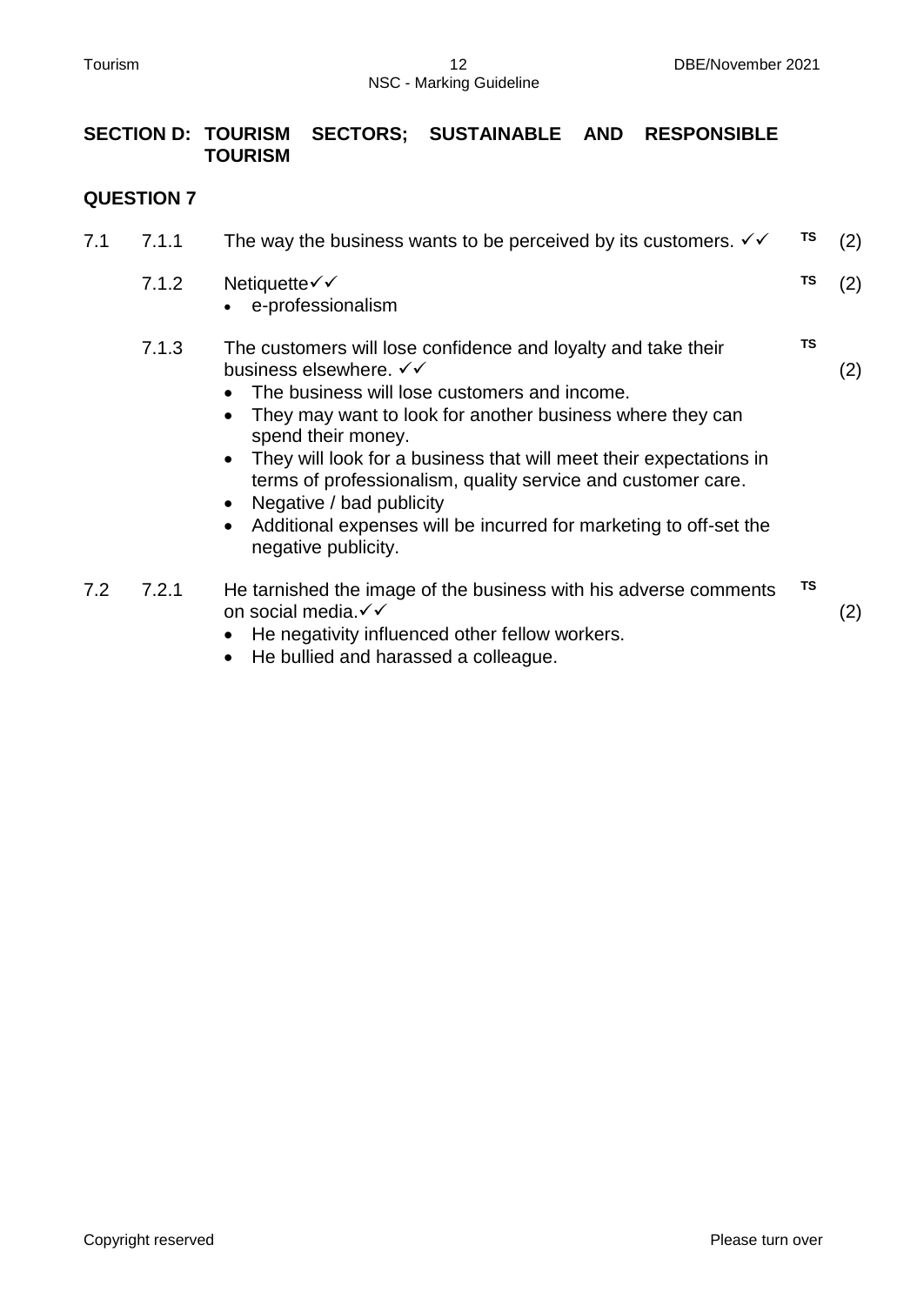#### 7.2.2 **YES** As an employee, I am co-responsible to protect the image of the business and personal information of fellow workers.  $\checkmark\checkmark$ I would play a role in ensuring the profitability of the business.  $\checkmark\checkmark$ • If I do not report the colleague's conduct, I might be perceived as agreeing with him, thus giving me a bad reputation at work. Mr Williams bullied and harassed his colleague despite having no proof that it was him reporting it to the hotel. **Note**: Accept any answer that shows integrity / a sense of responsibility **OR NO** Mr Williams practised his right to freedom of speech. The social media page belongs to Mr Williams – he can post whatever he wants. Fearful of victimisation at work and on social media. **Note**: Accept any answer that refers to freedom of speech / personal accountability. No marks are awarded for YES or NO **TS** (4) 7.2.3 Dismissing Mr Williams on the grounds of violating the code of conduct for employees ensures that … - the professionalism and integrity of the hotel is protected  $\checkmark$ - it allowed the hotel to discipline employees within a legal framework.  $\checkmark$ other employees are protected from repeated verbal personal attacks.  $∨$ • it keeps employees accountable for their actions the contravention of the code of conduct can be addressed by written warnings correct labour practices are followed by the business **TS** (6) **[18]**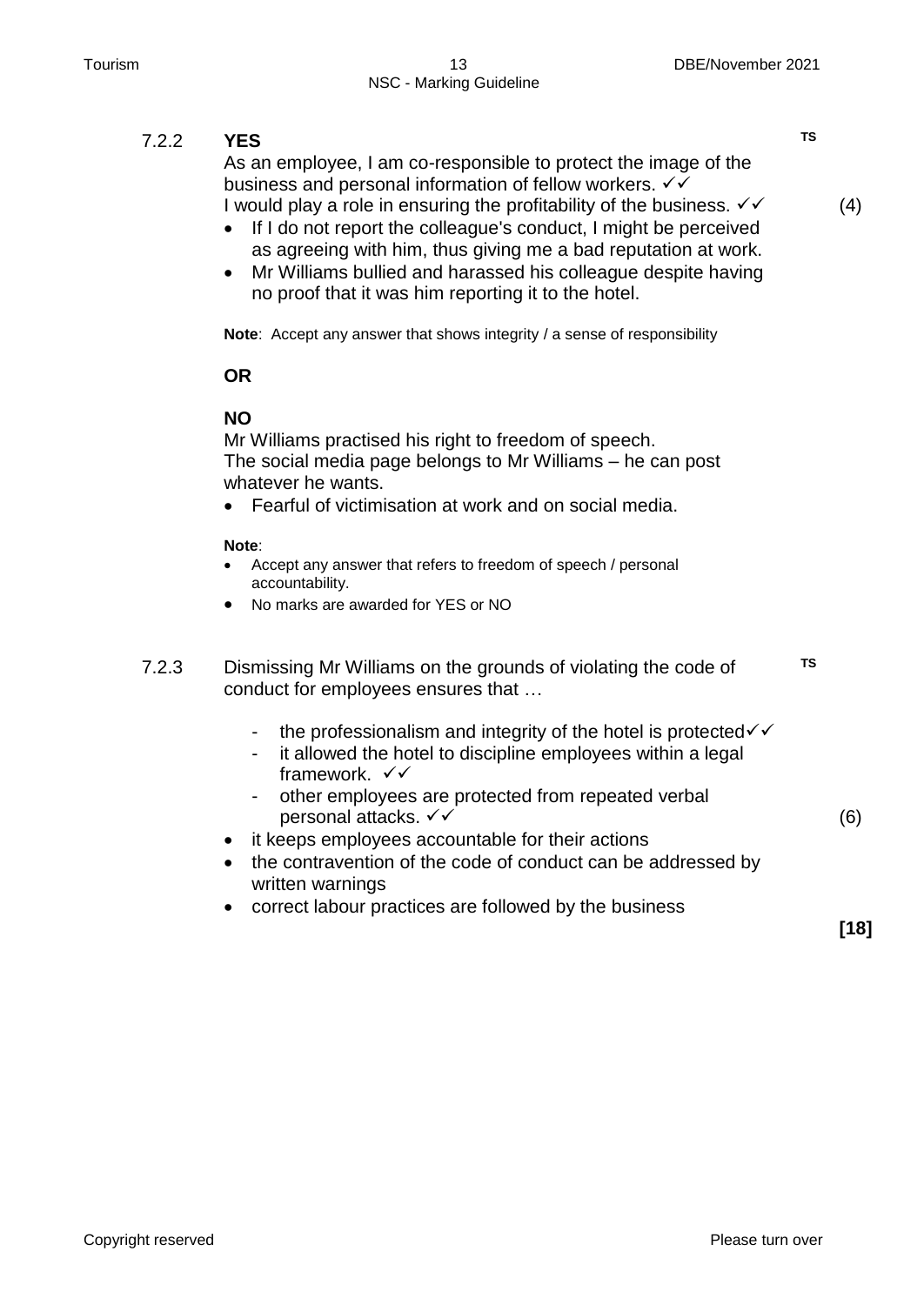#### **QUESTION 8**

8.1 8.1.1 Social <del>V</del> • Community • People **SR** (2) 8.1.2 RAIN uses a portion of its profit to better the lives of people in communities all over the world.  $\checkmark\checkmark$ **Note:** Accept examples of CSI initiatives. **SR** (2) Many schools in South Africa do not have running water. This initiative brought drinking water to the schools, encouraging learners to drink enough water as part of a healthy lifestyle.  $\checkmark\checkmark$  Values have to be instilled to act responsibly by saving water. • Prevent diseases such as cholera, COVID-19 **Sanitation facilities** Schools can now have flushable toilets and hand washing facilities.  $\checkmark\checkmark$ • Having running water on the school premises, allows for further improvements of infrastructure. **Hygiene education** Being exposed to running water, learners have to be educated on personal hygiene practices and how sanitation facilities have to be utilised.  $\checkmark\checkmark$  Education on the use of sanitation facilities. Education on the responsible use of water. Observing strict hygienic practices when preparing and serving food. **Note**: Focus areas can be included in any order. (6) 8.2.2 Building 5 000 hand washing stations during the Covid-19 pandemic is a more sustainable initiative, as it will last for many years.  $\checkmark\checkmark$ (2)

• The hand sanitizers will only offer a short-term solution and then the protection of communities will be compromised.

**[12]**

#### **TOTAL SECTION D: 30**

#### 8.2 8.2.1 **Provide clean drinking water**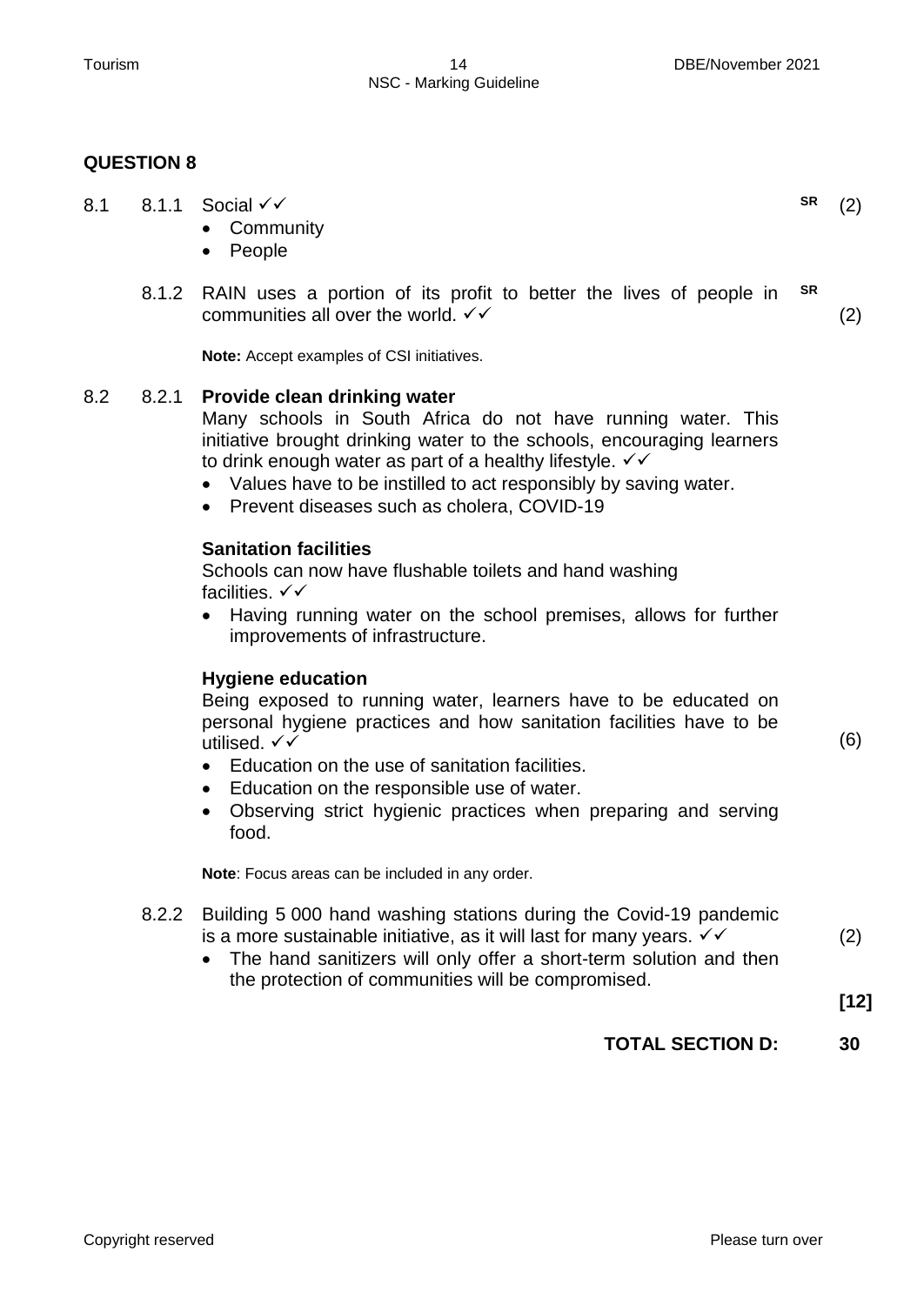#### **SECTION E: DOMESTIC, REGIONAL AND INTERNATIONAL TOURISM; COMMUNICATION AND CUSTOMER CARE**

#### **QUESTION 9**

- 9.1 9.1.1 diseases $\sqrt{6}$ 
	- pandemic
	- global pandemic
	- 9.1.2 In the midst of the Covid-19 pandemic, TBCSA had to ensure that while supporting tourism businesses from the negative impact of the crisis on the tourism sector, they needed to also ensure adherence to government's policies. **DRI**
		- TBCSA developed a general protocol for all tourism sectors and businesses in keeping with the government's mandate to stop the spread of the disease.
		- The standardised policy was developed to provide guidance and support for the industry to move forward amidst the crisis while still protecting the sector.
	- 9.1.3 A health and safety officer must be appointed.  $\checkmark$ Staff will have to undergo training and be informed on Covid-19 safety practises for themselves and customers.  $\checkmark$ Staff will have to abide by physical distancing standards.  $\checkmark$ All staff will have to ensure they wear proper PPE. **DRI**
		- Staff will have to ensure they have their temperatures checked on entrance to their workplace.

**Note**: Quoting from the text is accepted.

- 9.1.4 Compulsory screening for all guests would have been time consuming and costly as it would have required the purchasing of specific equipment and the training of staff.  $\checkmark\checkmark$ Capacity controls resulted in a limited number of guests at the accommodation establishment. This would have halved the profit margin of the establishment.  $\checkmark\checkmark$ **DRI**
	- Small accommodation establishments such as B&Bs, Airbnbs, etc. chose to temporally shut down
	- Staff was retrenched or took a cut in salary.
	- Inconvenience of screening protocols and safety concerns can have negative cost implications for the accommodation establishment.

**DRI** (2)

(2)

(4)

(4)